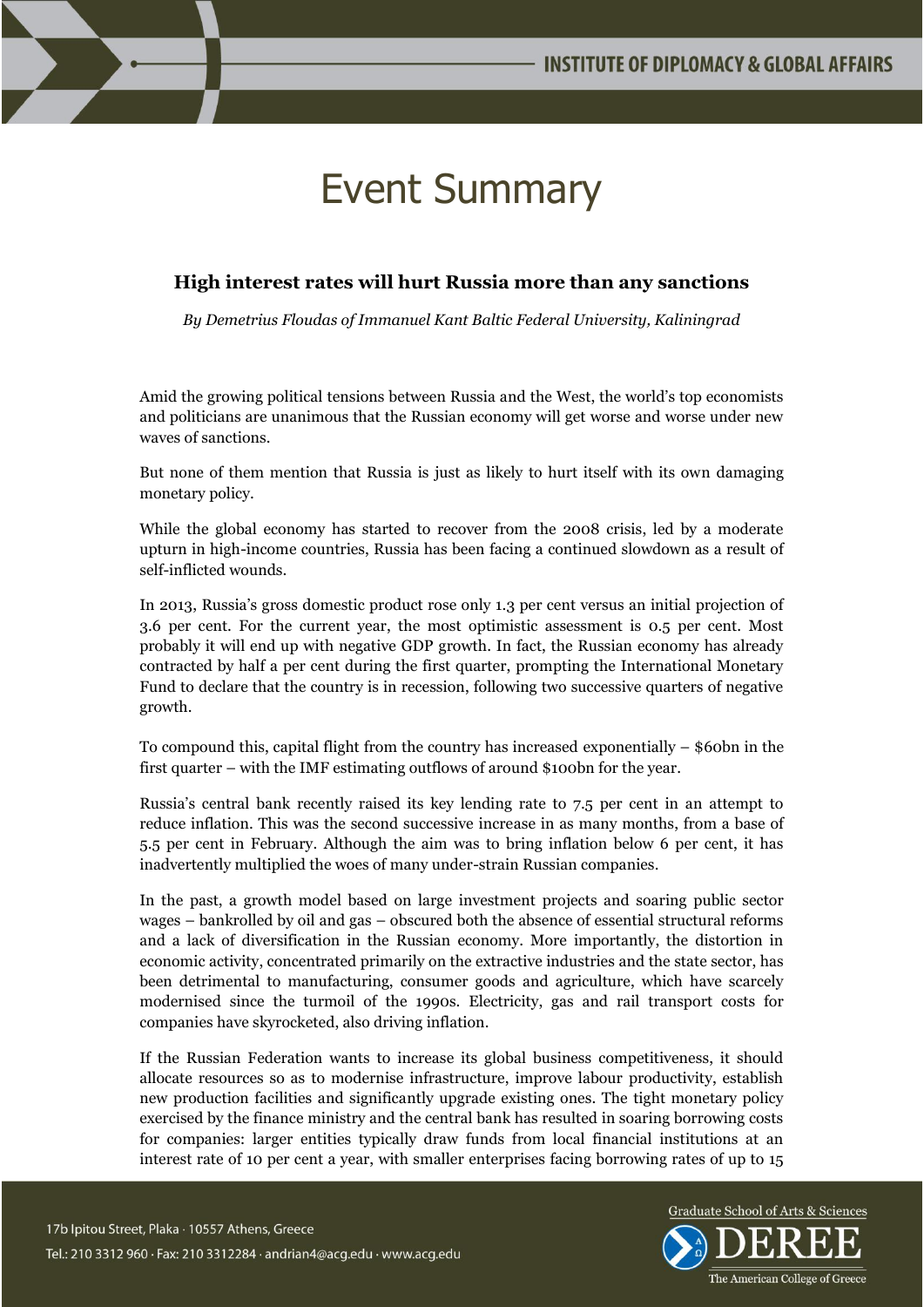

per cent. As if this was not bad enough, loan maturity periods tend to be short, with even sizeable corporations struggling to secure credit arrangements for longer than five to seven years. Acquiring credit through the main – and more solvent – state lenders (Sberbank, VTB, VEB) is often fraught with further inconvenience.

Compared with interest rates and loan terms offered to entrepreneurs in the West or in China, it becomes blindingly obvious that Russian companies are handicapped by a substantial competitive disadvantage.

The situation is aggravated by the deepening crisis in Ukraine, making it harder still for Russian businesses to secure financing abroad. This leaves Russian financial institutions as the only valid option for badly needed investment money; however the country's banking sector has recently been facing extensive liquidity pressure due to the accelerating capital flight.

The central bank is also reorganising the whole banking environment, on the one hand by imposing stricter prudential rules under the Basel III regime, and on the other by reducing the current 900 banking establishments. This has increased instability in the sector.

The situation becomes even worse in the regions, where few Russian banks control sufficient assets to finance large-scale business projects. The costs of running a branch network in such a vast country make it impractical for many institutions to open outlets outside the largest cities. The lack of reliable medium-size regional banks means companies have to look to Moscow for financing where borrowing rates and conditions remain at a level that merely allows Russian companies to survive, but not to thrive, against foreign competitors.

For the time being, Russian firms remain reliant on Western financial markets for their credit.

Overseas banks have extended a total of \$242bn of loans to Russia, \$121bn of which needs to be rolled over in the next 12 months. Vnesheconombank, Russia's state development bank, has just repaid a three-year loan of \$2.45bn, alarmed at its prospects of securing fresh funding amid the threat of sanctions. Rosneft has been planning to obtain up to \$5bn through oil major BP, syndicated from a consortium of European banks. Other Russian companies that have discussed raising debt with foreign lenders before the political tensions escalated include Metalloinvest, Novolipetsk Steel, Uralkali and Vimpelcom.

Any large-scale sanctions against the country would risk shutting out Russian corporations from financial markets and could squeeze the entire economy. As global creditors will become increasingly reluctant to prolong loans, or be debarred from doing so, the existing credit exposure of Russian firms should be substituted by internal sources, which in the present environment will prove challenging. The central bank maintains that without creating the conditions for macroeconomic stability, there can be no long-term development, claiming that lowering base interest rates would be counter-productive as it would boost inflation.

We should be under no illusion. The fiscal policy change that is needed will not happen quickly. Russia will only have a truly competitive economy and thriving businesses once it confronts its inner enemy. That can only happen through access to affordable borrowing through lower interest rates.

Demetrius Floudas is an international lawyer and regulatory adviser who has lived and worked in Russia for over a decade, advising the Ministry of Economic Development & Trade and the Federal Antimonopoly Service. He served as Team Leader for the Russian Accession to the World Trade Organisation. He is a senior associate at Hughes Hall, University of